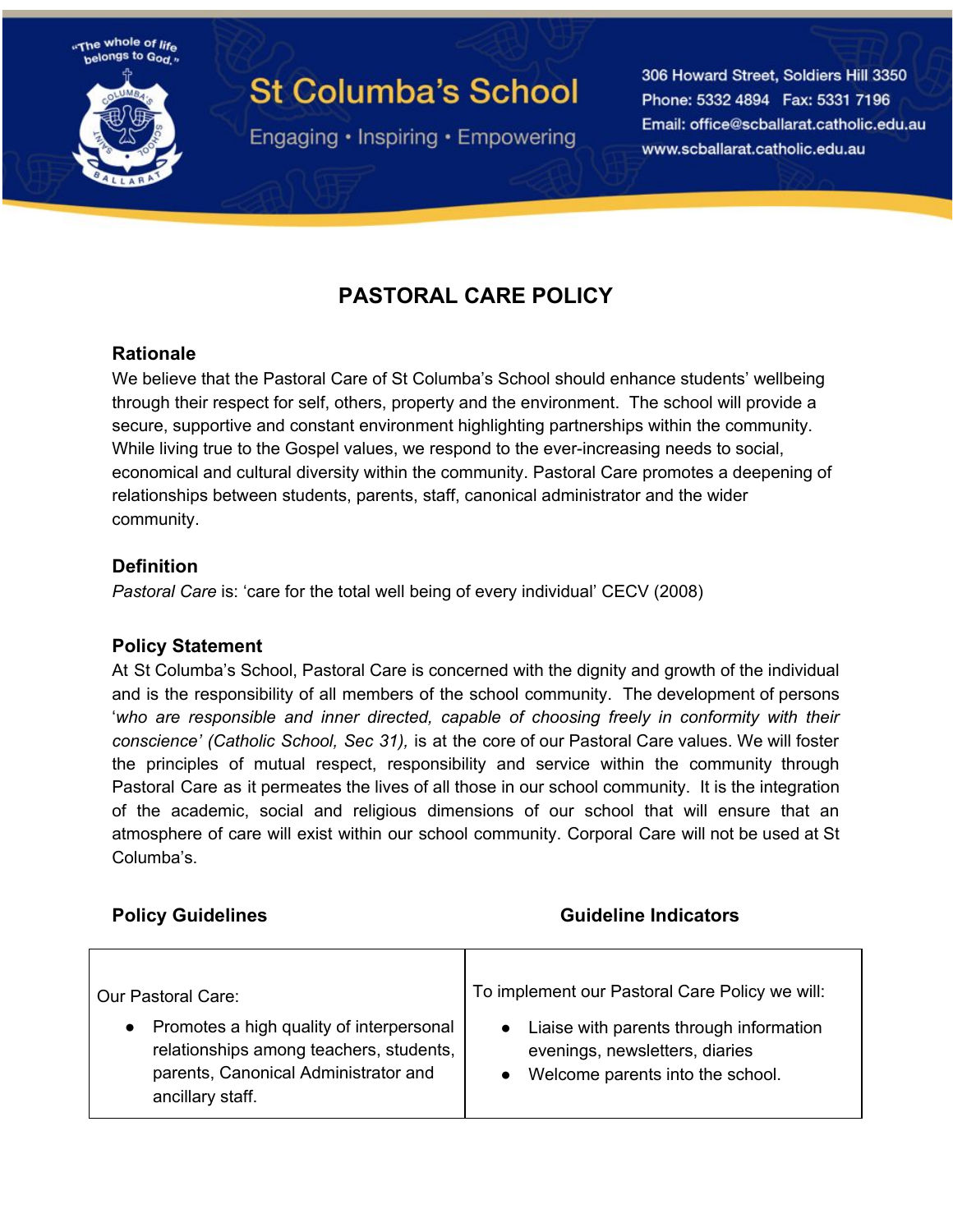- Promotes relationships of trust, co-operation and partnership between the school and family members.
- Promotes respect and sensitivity to diverse cultural values and family structures by the school community.
- Promotes a safe environment for all members of the school community.

#### Students:

- Need to recognise their own potential for building acceptance, trust, esteem and friendship amongst their peers.
- Should have the opportunity to value themselves and to experience well being.

#### Parents:

- Need to be supportive of the Pastoral Care and welfare focus of the school.
- Should communicate openly with teachers regarding the development and welfare of their children.

#### Teachers:

- Will be known as caring, compassionate adults who take a real interest in the development, growth and welfare of their students.
- Will aim at developing self-discipline and responsibility within their students.
- Will encourage a safe, happy, working environment conducive to learning.
- Will maintain the highest level of 'duty of care' in line with CECV guidelines.
- Will aim at providing a comprehensive curriculum responsive to students' unique needs for growth and fulfilment.
- Follow up incidents which occur in classroom/playground and inform parents of same.
- Hold school assemblies to acknowledge and reward positive behaviour.
- Utilise Restorative Practice strategies when dealing with behaviour/bullying issues.·
- Offer students programs that encourage and promote experiences in positive life skills
- Develop respect for and acceptance and understanding of different cultures through different topics studied in the curriculum.
- Offer parents information through the newsletter / brochures etc to develop their skills in assisting their children to develop self discipline and self worth.
- Encourage parent help in all aspects of school life.
- Take a personal interest in each child through interaction with the children.
- Implement behaviour management programs within the classroom and school.
- Be alert and aware of the children for whom teachers are responsible, whenever they are on duty and at all times.
- Develop a comprehensive curriculum in line with *the Australian Curriculum* designed to cater for the different ways children learn.
- Develop fair and just assessment procedures.